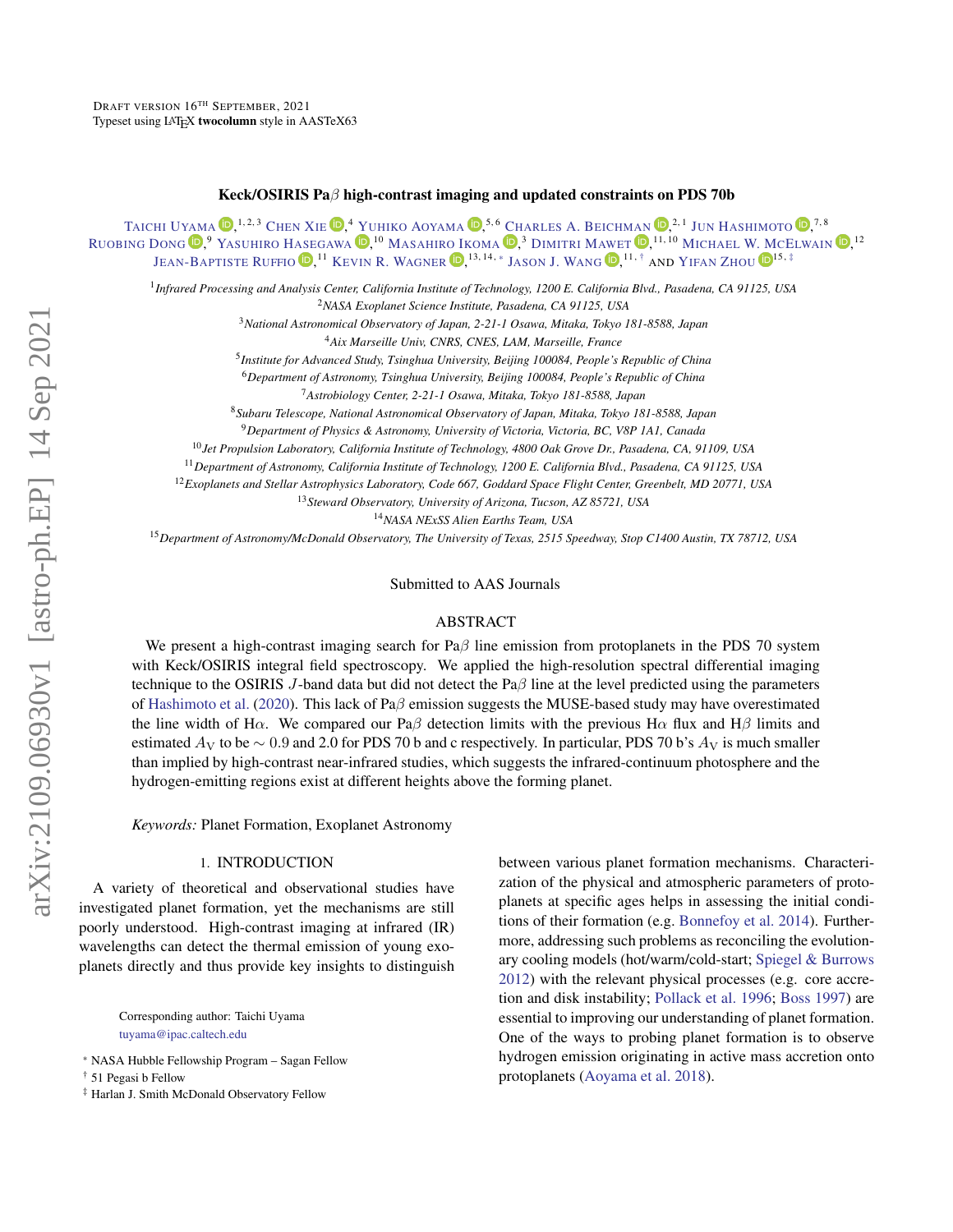PDS 70 is one of the most intriguing young systems with high-contrast imaging, revealing two protoplanets located within a large cavity of the protoplanetary disk (PDS 70bc; [Keppler et al.](#page-7-6) [2018;](#page-7-6) [Haffert et al.](#page-7-7) [2019\)](#page-7-7) and follow-up observations confirming active mass accretion onto them (e.g. [Haffert et al.](#page-7-7) [2019\)](#page-7-7). Previous studies have explored some of the hydrogen emission lines in the PDS 70 system; H $\alpha$ (656.28 nm), H $\beta$  (486.14 nm), Br $\alpha$  (4.050  $\mu$ m), and Br $\gamma$ (2.166  $\mu$ m). H $\alpha$  emission has been reported by MagAO [\(Wagner et al.](#page-7-8) [2018\)](#page-7-8), VLT/MUSE [\(Haffert et al.](#page-7-7) [2019\)](#page-7-7), and HST [\(Zhou et al.](#page-7-9) [2021\)](#page-7-9). The measured  $H\alpha$  flux shows temporal variability on a 1–2-year timescale for reasons which are still controversial: either systematic instrumental calibration errors and/or an intrinsic time variability. The MUSE data include  $H\beta$  line but yielded only a null detection [\(Hashimoto](#page-7-0) [et al.](#page-7-0) [2020\)](#page-7-0) with  $3\sigma$  upper limits of 2.3 and  $1.6\times10^{-16}$ erg s<sup>-1</sup> cm<sup>-2</sup> for PDS 70 b and c respectively. [Christiaens](#page-7-10) [et al.](#page-7-10) [\(2019\)](#page-7-10) reported the K-band spectrum of PDS 70 b taken by VLT/SINFONI (*R*∼100) and [Wang et al.](#page-7-11) [\(2021\)](#page-7-11) presented the K-band spectra of PDS 70 bc taken by VLT/GRAVITY (MEDIUM resolution), but they did not detect significant Br $\gamma$  emission. [Wang et al.](#page-7-11) [\(2021\)](#page-7-11) set  $3\sigma$  upper limits of Br $\gamma$  to 5.1 and  $4.0 \times 10^{-17}$  erg s<sup>-1</sup> cm<sup>-2</sup> for PDS 70 b and  $c$  respectively, which are limited by the  $K$ -band continual of PDS 70 bc. [Stolker et al.](#page-7-12) [\(2020\)](#page-7-12) reported the detection of PDS 70 bc with VLT/NACO NB4.05 filter (Br $\alpha$  filter;  $\lambda_{\rm cen}$ =4.05 $\mu$ m,  $\Delta\lambda$ =0.02 $\mu$ m). However, they suggested that PDS 70 b's spectrum is best fit by an atmospheric model without Br $\alpha$  and did not argue in favor of a line detection. In addition to the hydrogen emission lines, [Zhou et al.](#page-7-9) [\(2021\)](#page-7-9) reported ultraviolet (UV) emission from PDS 70 b with HST/WFC F336W filter and suggested that the hydrogen continuum emission dominates the UV flux. [Aoyama](#page-7-13) [et al.](#page-7-13) [\(2020\)](#page-7-13) incorporated all these lines into a discussion of the emission mechanisms but were unable to determine fully the physical and accretion parameters of PDS 70 bc.

Here we report on a search for the previously unobserved line of Pa $\beta$  (1.282  $\mu$ m) around PDS 70 which is one of the brightest emission lines relative to  $H\alpha$ . We used Keck/OSIRIS mid-resolution integral field spectroscopy (IFS, *R*∼4000) to further investigate the accretion mechanisms of PDS 70 bc. The observations and preliminary result of the post-processing were originally reported in [Uyama et al.](#page-7-14) [\(2021\)](#page-7-14). In this paper we present the updated results with a detailed analysis of the data following [Xie et al.](#page-7-15) [\(2020\)](#page-7-15) (see Sections [2](#page-1-0) and [3\)](#page-2-0). Section [4](#page-3-0) investigates constraints on the accreting parameters of PDS 70 bc by incorporating the OSIRIS results with the previous studies.

#### 2. DATA

#### <span id="page-1-1"></span><span id="page-1-0"></span>2.1. *Observations*

Table 1. OSIRIS observations using the Jn3 filter with the plate scale of 20 mas.

| Target        | $t_{\text{DIT}} \times n_{\text{DIT}}^{\mu}$ | On-source time |
|---------------|----------------------------------------------|----------------|
|               |                                              | (s)            |
| <b>PDS 70</b> | $40\times 120$                               | $4800^{(b)}$   |
| HD 143956     | $20 \times 1$                                | 20             |
| HD 144609     | $2 \times 1$                                 |                |

NOTE— $a$   $t_{\text{DIT}}$  is the exposure time per image frame in the unit of seconds and  $n_{\text{DIT}}$  is the number of image frames. $<sup>b</sup>$  The last eight frames were</sup> excluded in the analysis due to the inferior observing conditions, resulting in a practical total integration time of 3840 s.

We observed PDS 70 with Keck/OSIRIS in the Jn3-band on 2020 May 31 UT (PI: Charles Beichman) to search for a Pa $\beta$  emission line (1.282  $\mu$ m) from accretion onto the protoplanets. We used the OSIRIS IFS spatial sampling of 0. 02 spaxel<sup>-1</sup> that covers a field of view of 0.  $96 \times 1$ . 28, where each spatial location has a spectrum from 1.275  $\mu$ m to 1.339  $\mu$ m (Jn3) with resolving power of ~4000. The observations achieved a total exposure time of 4800 sec (120-sec single exposure  $\times$  40 frames) under good seeing conditions (0".4-0".6). The typical full width half maximum (FWHM) of the PDS 70's point spread function (PSF) measured a diffraction-limited ∼60–70 mas, but the quality of the last sequence of the observations was poor because of high airmass (>2.2) and relatively bad seeing ( $\sim$  0". Hence we excluded the last eight frames from this analysis. By taking the ratio of the flux within a 3-by-3-spaxel aperture and within the entire field-of-view (FoV), we estimated the Strehl ratio to be 9.88% at Paβ. Due to the relatively small FoV  $(0.^{\prime\prime}96 \times 1.^{\prime\prime}28)$ , we may overestimate the Strehl ratio. The low Strehl ratio (typically  $< 20\%$ ) can lead to flux loss and we took into account this effect in the data analysis. We also obtained unsaturated images of HD 143956 (spectral type: B9; [Houk & Smith-Moore](#page-7-16) [1988\)](#page-7-16) and HD 144609 (spectral type: K0; [Houk & Smith-Moore](#page-7-16) [1988\)](#page-7-16) for telluric correction and photometric reference, respectively. The details of the OSIRIS observations can be found in Table [1.](#page-1-1)

## 2.2. *Data Reduction*

<span id="page-1-2"></span>We used the OSIRIS Data Reduction Pipeline (reduction type: astronomical reduction pipeline; [Lyke et al.](#page-7-17) [2017;](#page-7-17) [Lockhart et al.](#page-7-18) [2019\)](#page-7-18) with the corresponding rectification ma-trices<sup>[1](#page-0-3)</sup> to extract the data cube and calibrated for dark sub-

<sup>1</sup> <http://tkserver.keck.hawaii.edu/osiris/>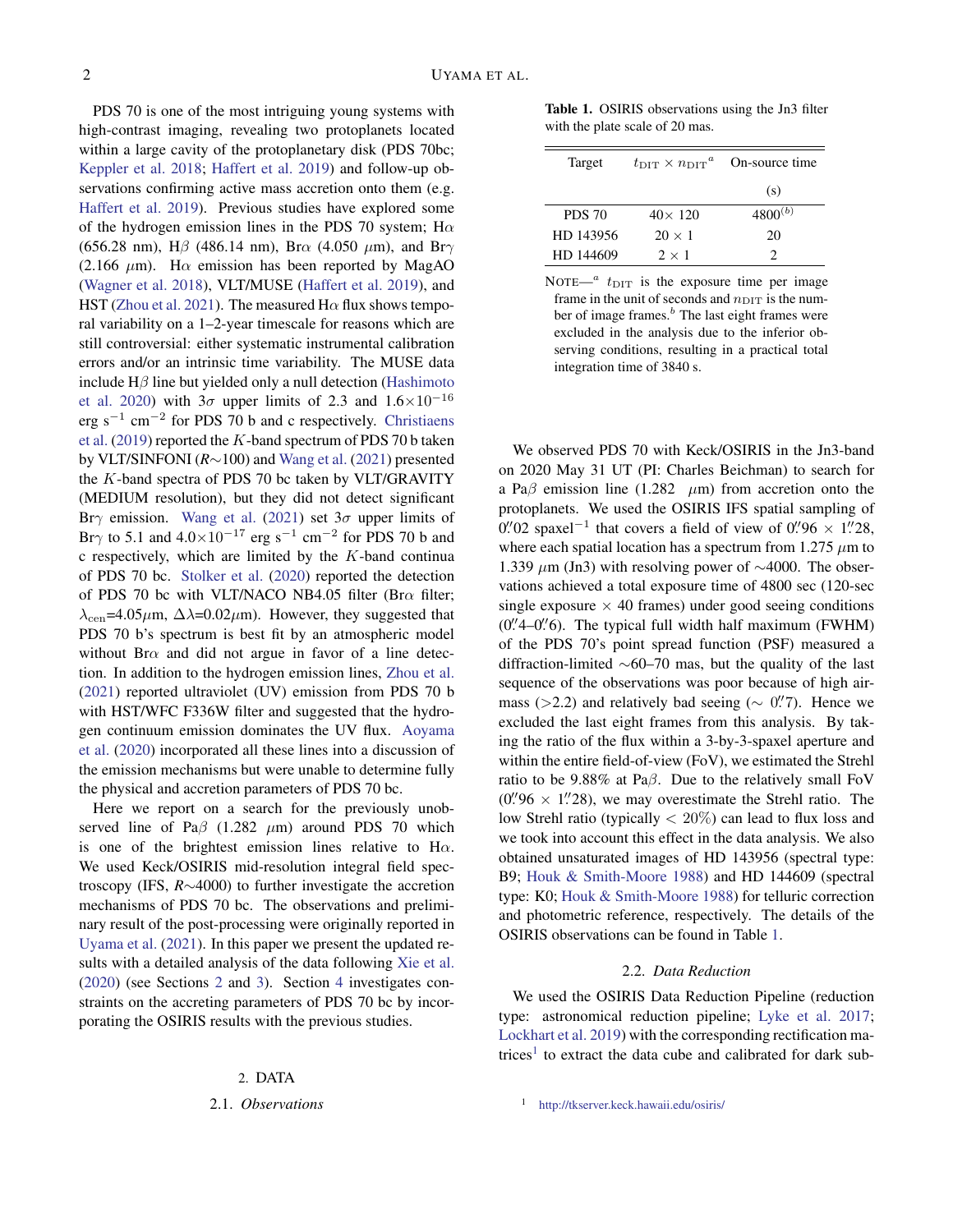traction, cosmic-ray removal, telluric correction, and wavelength solution. To search for faint companions with single emission lines, we need to first subtract the stellar light accurately. The preliminary data reduction presented in [Uyama](#page-7-14) [et al.](#page-7-14) [\(2021\)](#page-7-14) applied the PCA-based SDI reduction that was originally used for the MUSE data [\(Hashimoto et al.](#page-7-0) [2020\)](#page-7-0). However, this reduction technique left some instrumental residuals due to sensitivity differences between the OSIRIS spaxels. We therefore applied an advanced high-resolution spectral differential imaging (HRSDI) technique to remove the stellar emission (see, [Haffert et al.](#page-7-7) [\(2019\)](#page-7-7) and [Xie et al.](#page-7-15) [\(2020\)](#page-7-15) for the details). HRSDI is suitable for retrieving sharp emission lines while removing the stellar halo. However, before we applied the HRSDI to the final combined dataset, some residual bad pixels were removed from each exposure that passed through the OSIRIS Data Reduction Pipeline. To remove the bad pixels, we first applied HRSDI on each exposure, aiming for reducing the influence of stellar emission in the next step. Next, we applied a sigma clipping algorithm on the dithered exposures to make a bad pixel mask for each exposure. Then all the exposures were centered on the flux peak and mean combined after the removal of bad pixels.

The process of HRSDI consists of two steps, removing the stellar emission and removing the uncalibrated instrumental effects. The stellar emission was subtracted from all normalized spaxels with the normalized reference spectrum that was obtained after the continuum-normalization [\(Haffert](#page-7-7) [et al.](#page-7-7) [2019\)](#page-7-7). The uncalibrated instrumental residuals were removed using a principal component analysis (PCA) subtraction technique [\(Soummer et al.](#page-7-19) [2012;](#page-7-19) [Amara & Quanz](#page-7-20) [2012\)](#page-7-20). For example, the instrumental residual in [Uyama et al.](#page-7-14) [\(2021\)](#page-7-14) can be removed with the first few PCA components. The number of PCA components to subtract was determined by maximizing the signal-to-noise ratio (S/N) of injected fake planets at the location of PDS 70 b (see also, Section [2.3\)](#page-2-1).

## 2.3. *Fake Planet Injection*

<span id="page-2-1"></span>To estimate the instrumental throughput, we performed the fake planet injection described in [Xie et al.](#page-7-15) [\(2020\)](#page-7-15). The instrumental throughput includes the flux loss due to the low Strehl ratio (see Section [2.1\)](#page-1-1) and that made by the PSF subtraction. Unless we specifically mentioned, both effects were corrected throughout the paper. The fake planet was created based on a planet spectrum and a stellar PSF. We used a single Gaussian line as the planet spectrum because our observations did not utilize angular differential imaging and thus did not achieve sufficient contrast to detect the continua of PDS 70 bc. We adopted the line-of-sight red-shift of 25 km s<sup>-1</sup> [\(Haffert et al.](#page-7-7) [2019\)](#page-7-7) and a FWHM of  $70 \text{ km s}^{-1}$  or 0.3 nm. The injected Gaussian line can be covered by two spectral channels. We measured the flux using the aperture photometry in spectral channels of 1281.75 nm and 1281.90 nm with a square aperture of 3 by 3 spaxels  $(60\times60 \text{ mas})$ . The noise was estimated at the same spatial location in the spectral direction after HRSDI, using 150 spectral channels (bandwidth: 22.5 nm) around Paβ. After obtaining a 5  $\sigma$  detection, we estimated the flux loss caused by the PSF subtraction by comparing the injected and recovered flux. The flux losses caused by the PSF subtraction are 28% and 14% at the location of PDS 70 b and c, respectively.

## 3. RESULTS

<span id="page-2-0"></span>After the post-processing as mentioned in Section [2.2](#page-1-2) we did not detect Pa $\beta$  at the locations of PDS 70 b and c (see Figure [1\)](#page-3-1). Figure [2](#page-4-0) shows the residual spectra after the HRSDI reduction at the location of PDS 70bc. We then calculated the 5 $\sigma$  detection limits<sup>[2](#page-0-3)</sup> of 1.4 × 10<sup>-16</sup> erg s<sup>-1</sup> cm<sup>-2</sup> and  $1.9 \times 10^{-16}$  erg s<sup>-1</sup> cm<sup>-2</sup> for PDS 70b and c, respectively. The correction of the flux loss caused by the PSF subtraction and the low Strehl ratio has been taken into account. Fig-ure [3](#page-4-1) shows the radial profiles for  $5\sigma$  detection limits at the two position angles (PAs) of the two planets. We note that the PSF of OSIRIS is not circularly symmetric. Although PDS 70 c is further away from the star, the noise at the location of PDS 70 c is higher, resulting in a higher detection limit.

[Uyama et al.](#page-7-14) [\(2021\)](#page-7-14) defined the noise as a standard deviation of a spectral channel at the location of PDS 70 b after the SDI reduction without taking into account the OSIRIS' spectral resolution and flux loss by the post-processing. Their calculations also used the literature value of PDS 70 J-band flux  $(J=9.553$  mag; [Skrutskie et al.](#page-7-21) [2006\)](#page-7-21) to convert the contrast limit into a flux detection limit, but the central star is variable due to its activity and potentially also veiling by the circumstellar disk. In this study we used a field star of HD 144609 (J=5.459 mag; [Skrutskie et al.](#page-7-21) [2006\)](#page-7-21) as a photometric reference and calculated a conversion factor from ADU to the apparent flux.

We also investigated the validity of the estimated limits by injecting fake sources. We used [Aoyama & Ikoma](#page-7-22) [\(2019\)](#page-7-22) to convert the MUSE-based H $\alpha$  profiles into the Pa $\beta$  profiles assuming the derived parameters of PDS 70 bc (the number density:  $n_0 = 3.8 \times 10^{12} \text{ cm}^{-3}$ , the gas velocity:  $v_0 = 144$ km s<sup>-1</sup>, and the extinction:  $A_{H_{\alpha}} = 2.4$  mag) in [Hashimoto](#page-7-0) [et al.](#page-7-0) [\(2020\)](#page-7-0). Our prediction for the Pa $\beta$  flux from PDS 70 b is comparable to the actual OSIRIS detection limit. Since we did not detect Pa $\beta$  emission our model may have overesti-

<sup>&</sup>lt;sup>2</sup> The  $5\sigma$  detection limit is defined as the summation of the flux in the aperture on the residual image and 5 times of the corresponding noise. As mentioned in Section [2.3,](#page-2-1) the estimated noise (without throughput correction) at the locations of PDS 70 b and c are  $2.5 \times 10^{-18}$  erg s<sup>-1</sup> cm<sup>-2</sup> and  $2.7 \times 10^{-18}$  erg s<sup>-1</sup> cm<sup>-2</sup>, respectively. The residual fluxes at the locations of PDS 70 b and c are  $-2.7 \times 10^{-18}$  erg s<sup>-1</sup> cm<sup>-2</sup> and  $2.5 \times 10^{-18}$  $erg s<sup>-1</sup> cm<sup>-2</sup>$ , respectively.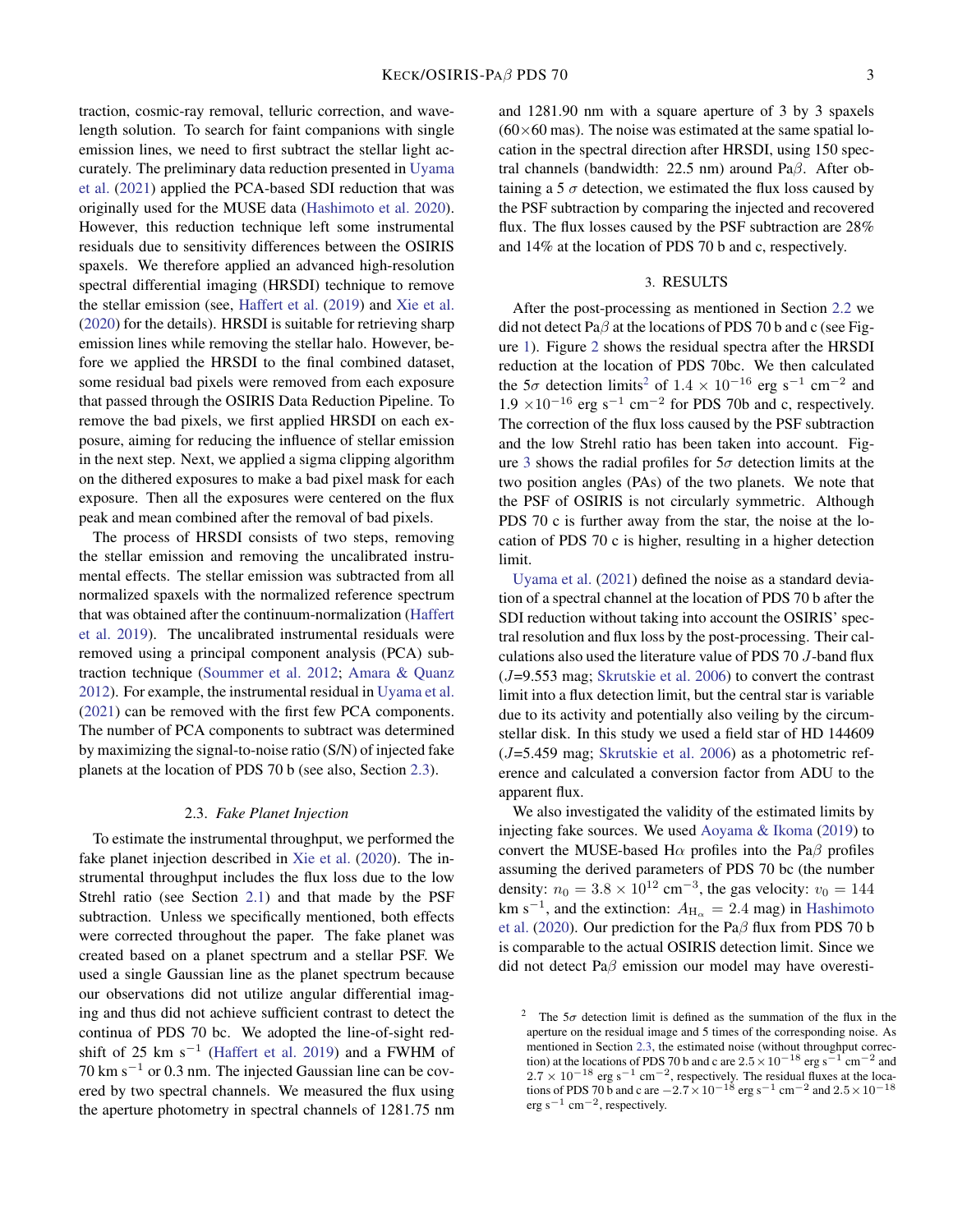

<span id="page-3-1"></span>Figure 1. The HRSDI-reduced Keck/OSIRIS data at wavelengths of 1281.75 and 1281.9 nm (combined image). The locations of PDS 70, PDS 70 b, and c are indicated by the star, plus, and cross symbols respectively.

mated the Pa $\beta$  flux. Alternatively, [Hashimoto et al.](#page-7-0) [\(2020\)](#page-7-0) may have overestimated the 10% and 50% widths of the H $\alpha$ profiles and thus the parameters of  $n_0$  and/or  $v_0$ , possibly because MUSE does not have sufficient spectral resolution (*R*∼2500). This latter interpretation can explain the difference between the mass measurements from the IR SED (e.g. [Wang et al.](#page-7-23) [2020;](#page-7-23) [Stolker et al.](#page-7-12) [2020\)](#page-7-12) and the hydrogen emission lines [\(Hashimoto et al.](#page-7-0) [2020\)](#page-7-0). The mass estimate in [Hashimoto et al.](#page-7-0) [\(2020\)](#page-7-0) using the [Aoyama & Ikoma](#page-7-22) [\(2019\)](#page-7-22) model is an upper limit on the dynamical mass of PDS 70 b.

## 4. DISCUSSION

<span id="page-3-0"></span>We use our detection limits of Pa $\beta$  to further constrain the physical parameters of PDS 70 bc with a theoretical model [\(Aoyama et al.](#page-7-5) [2018;](#page-7-5) [Aoyama & Ikoma](#page-7-22) [2019\)](#page-7-22). For a comparison with our Pa $\beta$  detection limits, we refer to: 1) the MUSE results [\(Hashimoto et al.](#page-7-0) [2020\)](#page-7-0) which is most similar to the OSIRIS data rather than MagAO or HST because of the similarity of the data format and post-processing techniques; and 2) the HST results [\(Zhou et al.](#page-7-9) [2021\)](#page-7-9) which were obtained in 2020 May close to when we observed PDS 70 with OSIRIS, thereby mitigating any effects of the year-timescale intrinsic variability.

We assume magnetospheric accretion (filling factor of the hydrogen emission - the coverage fraction of the shock on the planetary surface:  $f_f \lesssim 0.1$ ) for the accretion mechanism

of PDS 70 bc (e.g. [Thanathibodee et al.](#page-7-24) [2019\)](#page-7-24), from which we can set a lower limit in the  $(n_0, v_0)$  parameter space (see also Figure 3 in [Hashimoto et al.](#page-7-0) [2020,](#page-7-0) for the modeled  $H\alpha$ luminosity with different filling factor values). With this assumption,  $H\beta$  and Pa $\beta$  line strengths are expected to be close to the MUSE and OSIRIS detection limits, respectively. Detailed explanations about the relationship between filling factor, other accretion parameters, and hydrogen emission luminosity are given in [Aoyama et al.](#page-7-13) [\(2020\)](#page-7-13). If the filling factor is much larger than the above assumption we cannot simply compare the Pa $\beta$  limits with the theoretical model. For example, when the shock comes from the circumplanetary disk surface flow rather than the magnetospheric accretion, the filling factor is a few tens of percent [\(Takasao et al.](#page-7-25) [2021\)](#page-7-25).

#### 4.1. *Comparison between the OSIRIS and MUSE results*

Instrumental differences in the comparison of the visible and IR data should be small since the MUSE and OSIRIS IFSs have similar properties and the two datasets were treated in a similar fashion, using HRSDI to remove the stellar halo and searching for emission lines at small angular separations. We compare our Paβ detection limits with the MUSE-based  $H\alpha$  fluxes. However, we note that we have the uncertainty of time variability due to the difference of the epochs.

We used our  $3\sigma$  Pa $\beta$  detection limits (6.6 × 10<sup>-17</sup> erg s<sup>-1</sup> cm<sup>-2</sup> and  $1.3 \times 10^{-16}$  erg s<sup>-1</sup> cm<sup>-2</sup> for PDS 70 b and c respectively) and the MUSE-based H $\alpha$  fluxes and  $3\sigma$  H $\beta$  limits [\(Hashimoto et al.](#page-7-0) [2020\)](#page-7-0) to constrain the PDS 70 bc's parameters. Combining the hydrogen line data from these two AO-fed integral field units provides better constraints on the effects of extinction. The difference of extinction effect between  $H\beta/H\alpha$  and  $Pa\beta/H\alpha$  ratios enables us to estimate the  $A_V$  value. Figure [4](#page-5-0) shows the contours of line flux ratio as a function of  $n_0$  and  $v_0$ , with a variety of  $A_V$  values for PDS 70 b (left) and c (right) respectively. Although our final detection limit is higher than the preliminary result presented in [Uyama et al.](#page-7-14) [\(2021\)](#page-7-14), the comparison between the Pa $\beta$  and H $\beta$  limits suggests that  $A_V$  for *the line emitting region of PDS 70 b* is consistent with ∼ 0.9  $(A_{\text{H}\alpha} \sim 0.69 \text{ mag assuming the extinction law in Wang } \&$ [Chen](#page-7-26) [2019\)](#page-7-26).

Our extinction estimates are lower than other estimates. [Hashimoto et al.](#page-7-0) [\(2020\)](#page-7-0) attributed the failure of MUSE to detect H $\beta$  to large extinction ( $A_{H\alpha} > 2.0$  mag) but this may be due to the overestimation of  $(n_0, v_0)$  and due to the insufficient spectral resolution of MUSE as mentioned in Section [3.](#page-2-0) Our derived  $A_V$  value is also inconsistent with the Spectral Energy Distribution (SED)-fitting argument with the GRAV-ITY observations ( $A_V \sim 4 - 10$  mag assuming ISM extinction and the best-fit extincted models; [Wang et al.](#page-7-11) [2021\)](#page-7-11) that used the shape of the continuum and the molecular-mapping argument from SINFONI observations ( $A_V \sim 16 - 17$  mag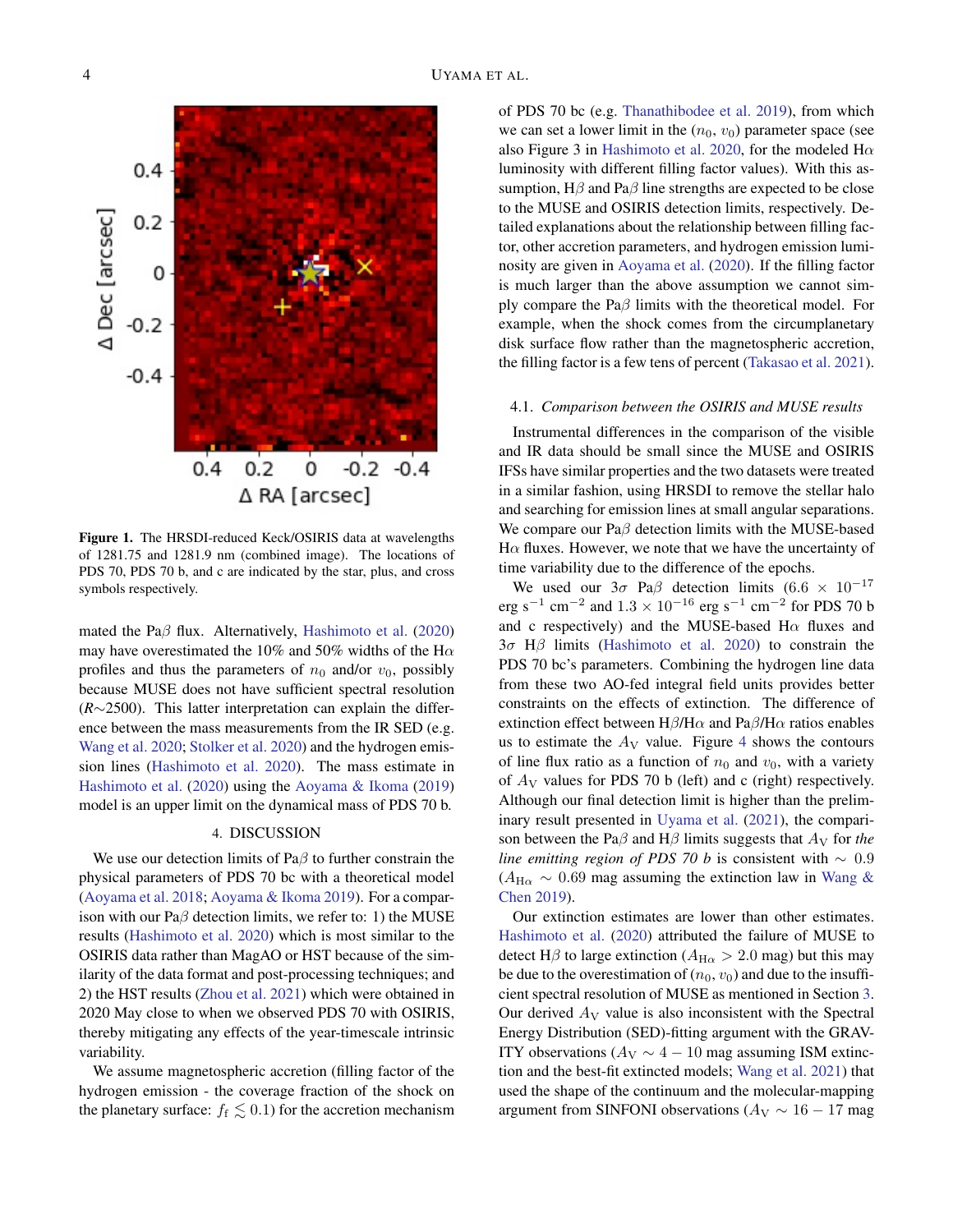



<span id="page-4-0"></span>Figure 2. Spectra of the residuals after the HRSDI reduction at the locations of PDS 70 b and c. For display purposes, no throughput correction was made.

; [Cugno et al.](#page-7-27) [2021\)](#page-7-27), which used the depths of the lines. However, this discrepancy might suggest a vertical difference between the location of the photosphere responsible for the IR continuum and the hydrogen-emitting regions. The evaporated materials at the shock can sublimate beneath the hydrogen-emitting regions to create an additional extinction source for the PDS 70 b's atmosphere. This assumption does not conflict with the physical assumption of [Aoyama](#page-7-5) [et al.](#page-7-5) [\(2018\)](#page-7-5). In that sense, IR-continuum observations and hydrogen-emission observations of protoplanets should be careful to identify each extinction effect independently. The large difference between  $(n_0, v_0)$  estimated in [Hashimoto](#page-7-0) [et al.](#page-7-0) [\(2020\)](#page-7-0) and the  $(n_0, v_0)$  contour with  $A_V = 0.9$  mag suggests that the filling factor may be larger than a lower limit of [Hashimoto et al.](#page-7-0) [\(2020\)](#page-7-0) ( $f_f \ge 0.01$ ) by about an order of magnitude. To test the hypothesis about the filling factor, observing the hydrogen emission line with higher spectral resolution is required. We note that the discussion in this section ignores the time variability as mentioned above. Section [4.2](#page-4-2) takes into account the variability effect.

For the case of PDS 70 c, we could not explore as deep parameter space as PDS 70 b because the Pa $\beta$  detection limit is higher than that of PDS 70 b as mentioned in Section [3](#page-2-0) and the H $\alpha$  flux is smaller [\(Haffert et al.](#page-7-7) [2019;](#page-7-7) [Hashimoto et al.](#page-7-0) [2020\)](#page-7-0). The comparison with the Pa $\beta$  and H $\beta$  detection limits suggests  $A_V \sim 2.0$  mag ( $A_{H\alpha} \sim 1.5$  mag). Compared with [Hashimoto et al.](#page-7-0) [\(2020\)](#page-7-0), who set a lower limit of  $A_{\text{H}\alpha}$  and  $f_{\text{f}}$ to 1.1 mag and  $\sim$  0.003 respectively, our estimated  $A_V$  value is consistent with their argument. We note that this argument relies on the assumption that the H $\alpha$  profile of PDS 70 c was sufficiently resolved by MUSE. If  $n_0$  and  $v_0$  of PDS 70 c given in [Hashimoto et al.](#page-7-0) [\(2020\)](#page-7-0) are overestimated as well as those of PDS 70 b, higher contrast levels at H $\beta$  and Pa $\beta$  are required to constrain these parameters. As mentioned above, PDS 70 c's photospheric continuum may also be extincted

<span id="page-4-1"></span>Figure 3. Radial profiles of  $5\sigma$  detection limits at two position angles. The predicted Pa $\beta$  fluxes of PDS 70 bc assuming the estimated parameters of [Hashimoto et al.](#page-7-0) [\(2020\)](#page-7-0) are indicated by the red stars.

by additional material compared with the hydrogen-emitting regions. Resolving the H $\alpha$  line profile with higher resolution and/or deeper searches for H $\beta$  and Pa $\beta$  will improve the constraints on the accretion parameters of PDS 70 c.

# <span id="page-4-2"></span>4.2. *Comparison between the OSIRIS and HST results*

As mentioned above, the OSIRIS and MUSE observations were not conducted in the same epoch and thus simply comparing these observational results leaves the uncertainty of the temporal variability. [Zhou et al.](#page-7-9) [\(2021\)](#page-7-9) monitored PDS 70 b's H $\alpha$  line with HST between 2020 February and 2020 July, which covers the OSIRIS observation on 2020 May 31 UT, and did not find larger variability in the line flux than 30% ( $\sim 2.4\sigma$ ). They also suggested the hydrogen line emission was variable on a year-timescale by incorporating MagAO and MUSE results obtained in 2018 [\(Wagner et al.](#page-7-8) [2018;](#page-7-8) [Hashimoto et al.](#page-7-0) [2020\)](#page-7-0). In this section we compare our Paβ detection limit of PDS 70 b with the time-averaged  $H\alpha$  flux estimated from the HST observations  $(1.62 \pm 0.23 \times 10^{-15} \text{ erg s}^{-1} \text{ cm}^{-2})$ ; [Zhou et al.](#page-7-9) [2021\)](#page-7-9). Although the HST data format and post-processing technique are different from OSIRIS, we used injection testing to account for differences in instrumental parameters and data analysis techniques. Figure [5](#page-5-1) shows the same contours of PDS 70 b as Figure [4](#page-5-0) assuming our Paβ limit and the HSTbased H $\alpha$  flux. Note that we do not include the H $\beta$  limits because the  $H\beta$  observations were not conducted at the same epoch. The higher H $\alpha$  flux value than the MUSE result helps us to explore a deeper parameter space. Assuming that the extinction effect is stable at  $A_V = 0.9$  mag, our  $3\sigma$  detection limit can set an upper limit of  $v_0$  at  $\sim 70$  km s<sup>-1</sup>. Using Equation (3) in [Hashimoto et al.](#page-7-0) [\(2020\)](#page-7-0), this upper limit corresponds to  $\sim$ 3-4  $M_{\rm Jup}$  for the upper limit of PDS 70 b's mass and is consistent with the mass estimation by the IR high-contrast studies [\(Wang et al.](#page-7-23) [2020;](#page-7-23) [Stolker et al.](#page-7-12) [2020,](#page-7-12)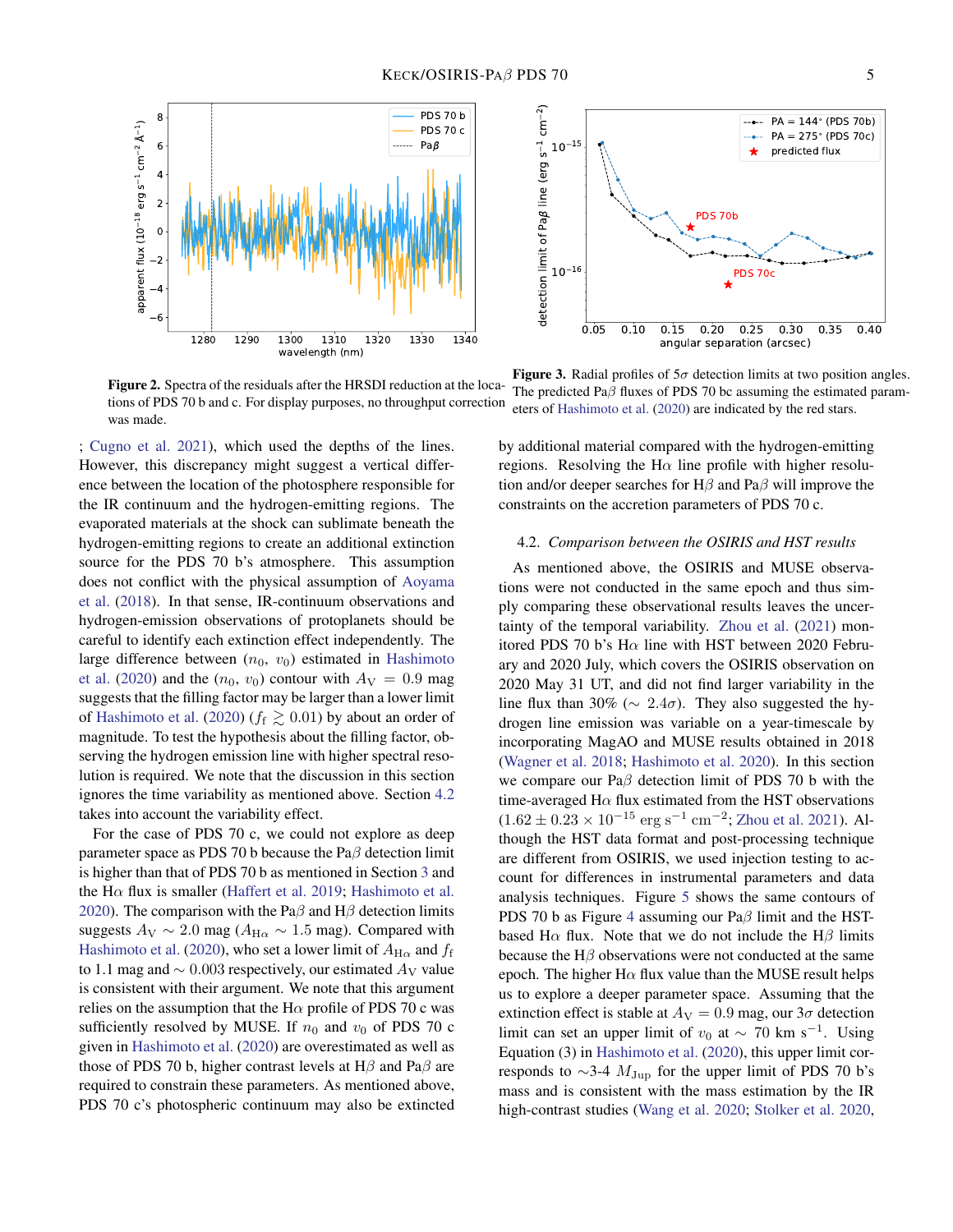

<span id="page-5-0"></span>**Figure 4.** Contours of the  $3\sigma$  H $\beta$  detection limits (blue; [Hashimoto et al.](#page-7-0) [2020\)](#page-7-0) and the  $3\sigma$  Pa $\beta$  detection limits (red, this work) in comparison with the MUSE-based H $\alpha$  flux of PDS 70 b (left) and PDS 70 c (right). The estimated  $n_0$  and  $v_0$  of PDS 70bc in [Hashimoto et al.](#page-7-0) [\(2020\)](#page-7-0) are indicated as black crosses respectively. We take into account the extinction effect  $(A_V)$  and the wavelength dependency (see Equations (9) and (10) in [Wang & Chen](#page-7-26) [2019\)](#page-7-26). As H $\beta$  is bluer and Pa $\beta$  is redder than H $\alpha$ , using these detection limits enables us to set upper and lower limits for  $A_V$ , from which we estimate  $A_V$ .

e.g.). To better determine/constrain the (variable) accreting parameters simultaneous observations of H $\alpha$ , H $\beta$ , and Pa $\beta$ are more helpful.

[Zhou et al.](#page-7-9) [\(2021\)](#page-7-9) estimated the continuum flux at the wavelength  $\lambda$  = 336 nm to be  $(1.4 \pm 0.3) \times$  $10^{-18}$  erg s<sup>-1</sup> cm<sup>-2</sup> Å<sup>-1</sup>. This wavelength is located in the hydrogen Balmer continuum. Using the model of [Aoyama](#page-7-5) [et al.](#page-7-5) [\(2018\)](#page-7-5), we can estimate the fluxes of the hydrogen recombination continua from the shock-heated gas, as a byproduct of the hydrogen line fluxes. The model prediction can reproduce both the continuum and  $H\alpha$  fluxes observed for PDS 70 b, with some parameter sets. However, our calculation with  $(v_0, n_0) = (144 \,\mathrm{km \, s^{-1}}, 3.8 \times 10^{12} \,\mathrm{cm^{-3}})$ , which is estimated in [Hashimoto et al.](#page-7-0) [\(2020\)](#page-7-0), resulted in  $F_{\lambda,336}/F_{\text{H}\alpha} = 5.2 \times 10^{-3} \text{ Å}^{-1}$ , where  $F_{\lambda,336}$  is the flux per unit wavelength at  $\lambda = 336$  nm and  $F_{\text{H}\alpha}$  is the H $\alpha$  flux, while its observed value is  $(8.6 \pm 2.2) \times 10^{-4}$  Å<sup>-1</sup> when the flux in the F656N filter of HST represents the H $\alpha$  flux [\(Zhou et al.](#page-7-9) [2021\)](#page-7-9). This comparison shows inconsistency with the results of [Hashimoto et al.](#page-7-0) [\(2020\)](#page-7-0). This implies that the spectral profile given by MUSE can be overestimated, which is consistent with our interpretation about the null detection of  $Pa\beta$ in the OSIRIS observations. Note that the above estimate of  $(v_0, n_0)$  comes from the MUSE-based spectral profile. However, the continuum flux for higher values of  $v_0$  is less reliable due to a lack of coolants effective for hot gases in the [Aoyama et al.](#page-7-5) [\(2018\)](#page-7-5) model. Also, a part of photosphere that is heated by the accretion should emit continuum (e.g., [Hart-](#page-7-28)



<span id="page-5-1"></span>**Figure 5.**  $3\sigma$  Pa $\beta$  detection limit (red) in comparison with the HSTbased H $\alpha$  flux of PDS 70 b. The contours assume  $A_V = 0, 0.5, 1.0,$ and 1.5 (from top to bottom) and the same wavelength dependency as Figure [4.](#page-5-0)

[mann et al.](#page-7-28) [2016\)](#page-7-28). Further theoretical studies on planetary recombination continua are essential.

## 5. SUMMARY

We present high-contrast spectral imaging for the unexplored emission line of Pa $\beta$  from PDS 70 bc with Keck/OSIRIS integral field spectroscopy. After removing stellar halo utilizing the same HRSDI technique that was ap-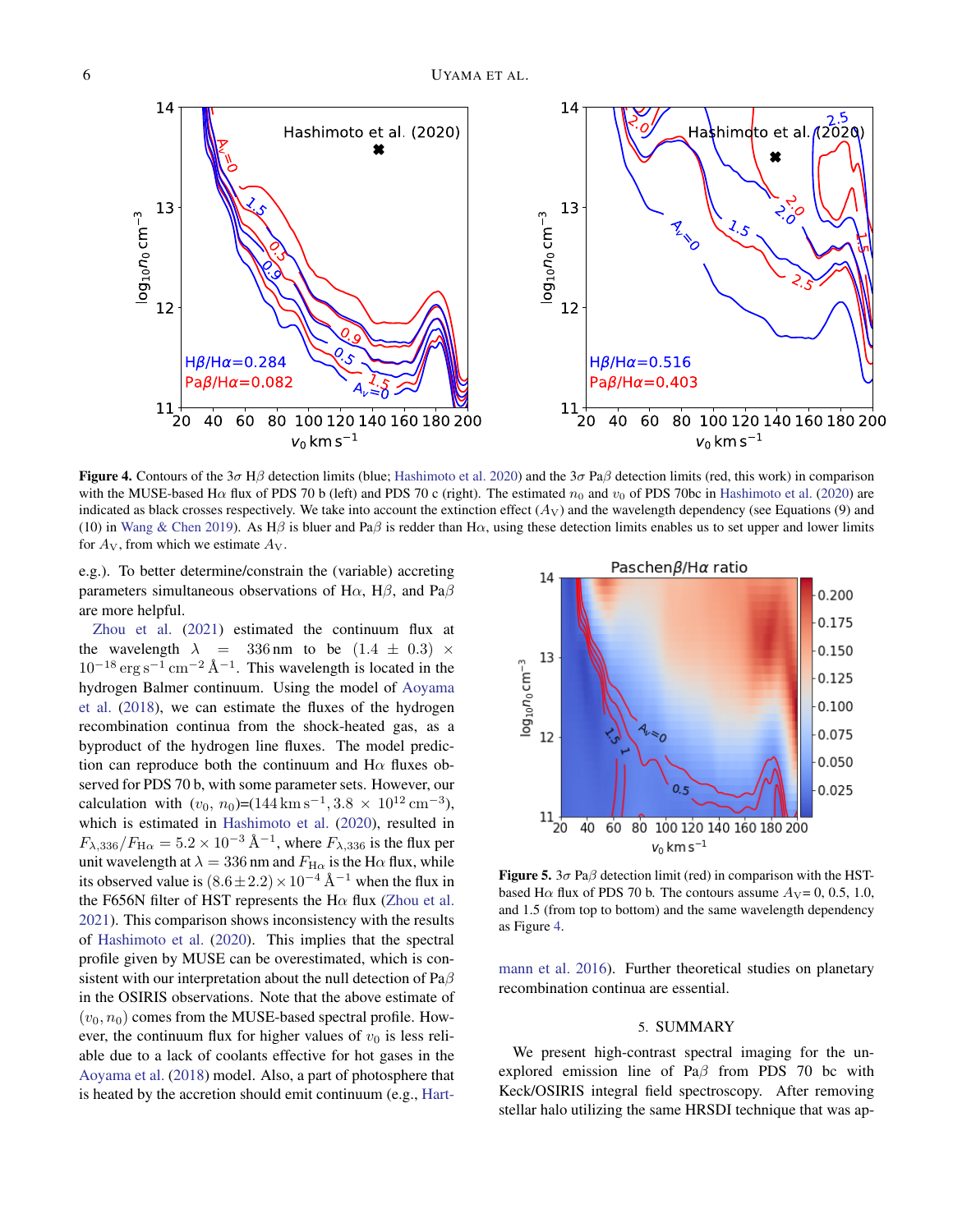plied to VLT/MUSE observations, we did not detect Pa $\beta$  despite the predicted Pa $\beta$  flux of PDS 70 b from the estimated accretion parameters in [Hashimoto et al.](#page-7-0) [\(2020\)](#page-7-0) being comparable to the detection limit of our dataset. The null detection suggests that our model overestimated the Pa $\beta$  flux, probably because MUSE does not have sufficient spectral resolution and [Hashimoto et al.](#page-7-0) [\(2020\)](#page-7-0) overestimated  $n_0$  and  $v_0$  from the H $\alpha$  profile.

We then compared our detection limits with previous  $H\alpha$ and  $H\beta$  observations to set further constraints on the accretion parameters. We adopted two H $\alpha$  observations from MUSE and HST - comparing OSIRIS with MUSE can assume the smallest systematic difference in terms of the data format and post-processing techniques, whereas HST covers 2020 May when we observed PDS 70 thereby minimizing the effect of time variability on our conclusions. The MUSEbased comparison between  $Pa\beta/H\alpha$  and  $H\beta/H\alpha$  ratios enables us to estimate  $A_V$  assuming the extinction law. We estimated  $A_V \sim 0.9$  and 2.0 for PDS 70 bc respectively. Particularly the derived  $A_V$  of PDS 70 b is inconsistent with the previous NIR studies, but this might suggest an additional extinction source of PDS 70 b's IR-continuum photosphere that is located beneath the hydrogen emitting regions. The HSTbased Pa $\beta$ /H $\alpha$  ratio suggested that the year-timescale variation does not significantly affect the  $A_V$  estimate. We also incorporated the Balmar continuum detected by HST/WFC F336W observations in the [Aoyama et al.](#page-7-5) [\(2018\)](#page-7-5) framework. The comparison between the Balmer continuum with  $H\alpha$  flux suggests that the H $\alpha$  spectral profile may be overestimated. This interpretation is consistent with the null detection of  $Pa\beta$ in our OSIRIS observations.

Higher spectral resolution will resolve the hydrogen emission line profiles and a deeper search could detect multiple hydrogen emissions, which helps to better estimate the accreting parameters and understand the accretion mechanisms of protoplanets.

### ACKNOWLEDGMENTS

We thank Jim Lyke for kindly helping to confirm the OSIRIS FoV settings. The authors would like to thank the anonymous referees for their constructive comments and suggestions to improve the quality of the paper. T.U. is supported by Grant-in-Aid for Japan Society for the Promotion of Science (JSPS) Fellows and JSPS KAKENHI Grant No. JP21J01220. Y.H. is supported by the Jet Propulsion Laboratory, California Institute of Technology, under a contract with NASA. K.W. acknowledges support from NASA through the NASA Hubble Fellowship grant HST-HF2-51472.001- A awarded by the Space Telescope Science Institute, which is operated by the Association of Universities for Research in Astronomy, Incorporated, under NASA contract NAS5- 26555. The results reported herein benefited from collaborations and/or information exchange within NASA's Nexus for Exoplanet System Science (NExSS) research coordination network sponsored by NASA's Science Mission Directorate.

The data presented herein were obtained at the W. M. Keck Observatory, which is operated as a scientific partnership among the California Institute of Technology, the University of California and the National Aeronautics and Space Administration. The Observatory was made possible by the generous financial support of the W. M. Keck Foundation. This publication makes use of data products from the Two Micron All Sky Survey, which is a joint project of the University of Massachusetts and the Infrared Processing and Analysis Center/California Institute of Technology, funded by the National Aeronautics and Space Administration and the National Science Foundation.

We wish to acknowledge the critical importance of the current and recent Mauna Kea Observatories daycrew, technicians, telescope operators, computer support, and office staff employees, especially during the challenging times presented by the COVID-19 pandemic. Their expertise, ingenuity, and dedication is indispensable to the continued successful operation of these observatories. The authors wish to recognize and acknowledge the very significant cultural role and reverence that the summit of Maunakea has always had within the indigenous Hawaiian community. We are most fortunate to have the opportunity to conduct observations from this mountain.